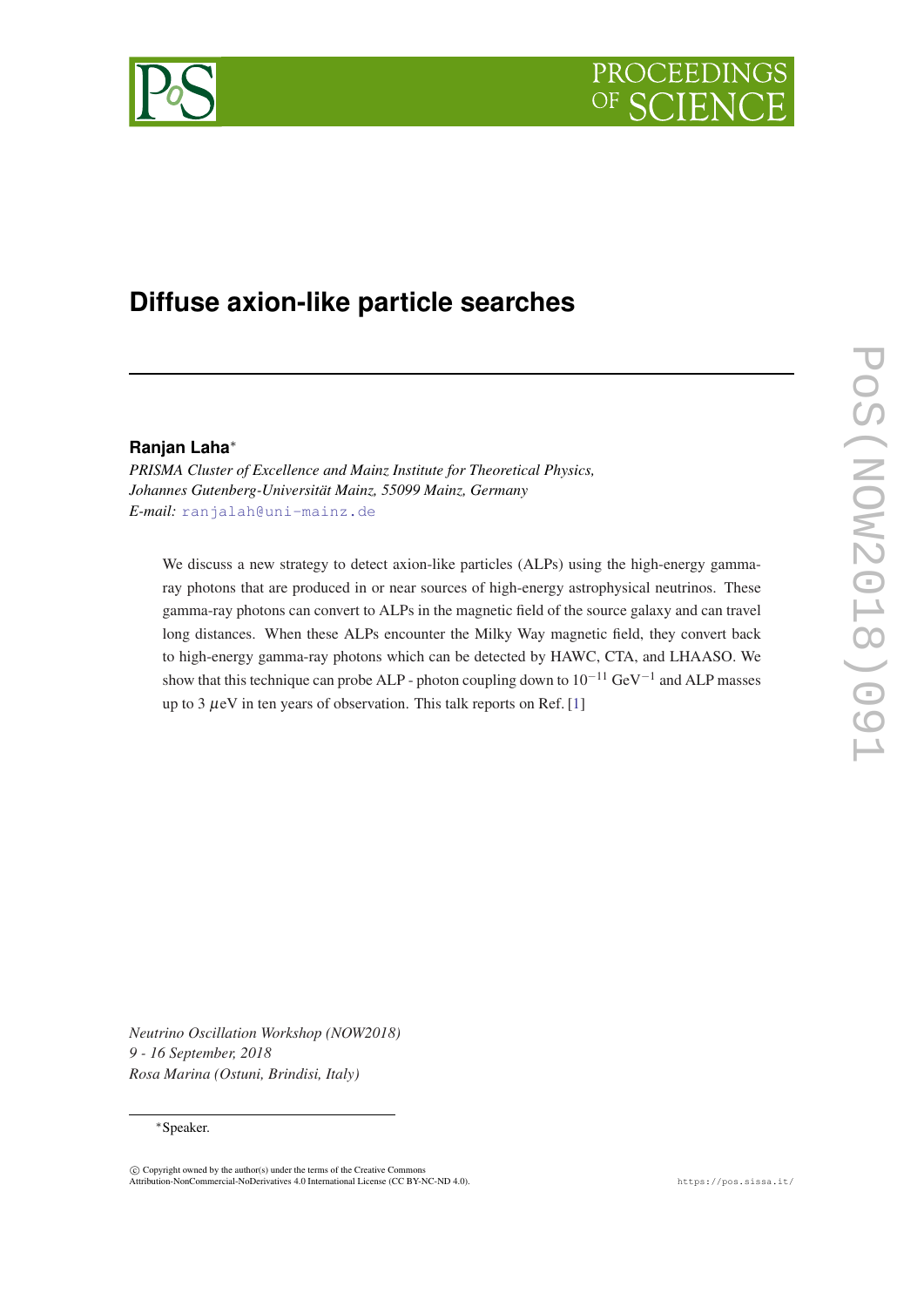#### 1. Introduction

The search for new physics is one of the main avenues of physics research. In this area, axionlike particles, characterized by their  $g_{a\gamma} a \vec{E} \cdot \vec{B}$ , where  $g_{a\gamma}$  is the coupling strength, *a* the ALP,  $\vec{E}$  the photon's electric field, and  $\vec{B}$  an external magnetic field, is a well motivated candidate. As a result of this coupling, photons can convert into ALPs (and vice versa) in the presence of magnetic fields. This process has been used to devise numerous techniques to search for ALPs [\[2\]](#page-3-0). In Ref. [\[1\]](#page-3-0), we present a new technique to search for ALPs using this coupling.

The discovery of high-energy astrophysical neutrinos by the IceCube collaboration is one of the most important discoveries in astroparticle physics [\[3,](#page-3-0) [4](#page-3-0)]. Besides the coincidence with TXS 0506+056 [\[5\]](#page-3-0), no other high-energy astrophysical neutrino sources have been identified and the high-energy astrophysical neutrino sky is isotropic. There has been numerous studies based on these neutrinos, with some focusing on better ways to distinguish signal to background [[6](#page-3-0)], some on dark matter interpretations [[7](#page-3-0)], some on the contributions to the atmospheric prompt neutrino flux [[8](#page-4-0)], and some on new signal topologies in IceCube [[9](#page-4-0)]. It is possible that astrophysical sources which produce these high-energy neutrinos are also producing high-energy gamma-rays via the *p* − *p* and *p* − γ interactions. In such a case, the neutrino and the photon might have comparable energies. These high-energy (energies between few TeV and a few PeV) photons have a short mean free path (few Mpc to  $\sim$  10 kpc) compared to the extragalactic distances where these sources are located. As such, these photons are not expected to reach the Earth. The situation changes dramatically in the presence of ALPs. In addition to this high-energy photon flux, an additional contribution is produced by cosmic-ray interactions with the gas inside the Milky Way. We find that ALPs can leave a signature in this photon spectrum too.

## 2. Search technique and results

This search technique depends on a number of source parameters, which are as of now unknown. These are the magnetic field of the source, the redshift distribution of the sources, and the precise shape of the neutrino spectrum. We take the neutrino spectrum as

$$
\phi(E_V) \propto \left[ \left( \frac{E_V}{E_b} \right)^2 + \left( \frac{E_V}{E_b} \right)^{2\alpha} \right]^{-\frac{1}{2}} \tag{2.1}
$$

where the neutrino energy is denoted by  $E_v$ , and  $E_b = 40$  (12) TeV is the break energy for the two cases that we consider, and the spectral index is  $\alpha = 2.92(2.48)$ . The per-flavor normalization is 2.46(1.57) ×  $10^{-18}$  GeV<sup>-1</sup> cm<sup>-2</sup>s<sup>-1</sup> sr<sup>-1</sup> at  $E_v = 100$  TeV. We assume that the neutrinos are produced via the *p*−γ interactions so that the energy of the photon,  $E_\gamma \approx 2E_\nu$ . In order to tackle the uncertainty in the magnetic field, we assume that at  $z = 0$  the magnetic field strength follows the mean value given in Ref. [[10\]](#page-4-0). We model the magnetic field via the domain model and assume that the domain length to be 1 kpc. We follow the discussion in Refs. [\[11](#page-4-0), [12\]](#page-4-0) to model the photon - ALP mixing. We assume that the magnitude of the extragalactic magnetic field is such that the photon - ALP mixing in that region is negligible.

When these ALPs reach the Milky Way, they can convert back into high-energy photons in the Galactic magnetic field. We model the Galactic magnetic field by following the Ref. [\[13](#page-4-0)]. ALP-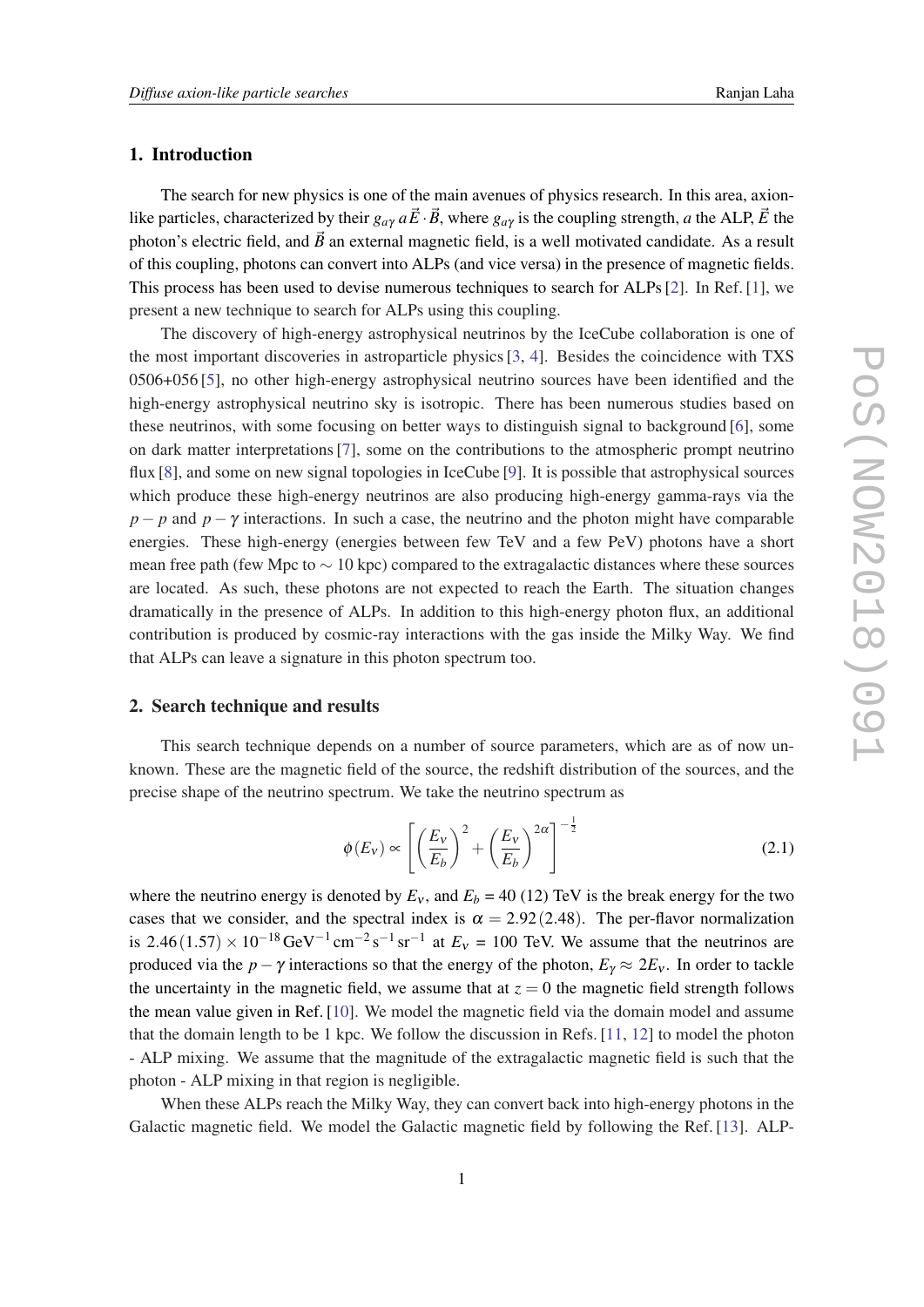<span id="page-2-0"></span>

Figure 1: *Top*: LHAASO's sensitivity (red) to a diffuse ALP flux for the realistic scenario. The hatched region demonstrates the variation due to the source  $\vec{B}$ -fields ( $B_{\perp} = 3, 5, 10 \,\mu\text{G}$ ). We assume a coherence length of 1 kpc. The shaded regions are limits from CAST, various haloscopes, and astrophysics. We also show future sensitivities of CTA, ALPS-II, and IAXO. The solid black line ("ALP DM") shows the parameter space below which ALPs can act as dark matter. *Middle:* Limits from HAWC (blue) and LHAASO (red). Hatched regions show the uncertainty from our assumptions: lower (upper) boundary is for the realistic (conservative) scenario. The upper boundary is not visible for HAWC. See Ref. [[1\]](#page-3-0) for the relevant references. *Bottom:* Relative sensitivity to the photon-flux from a diffuse-ALP flux for a LHAASO-like experiment. <sup>2</sup>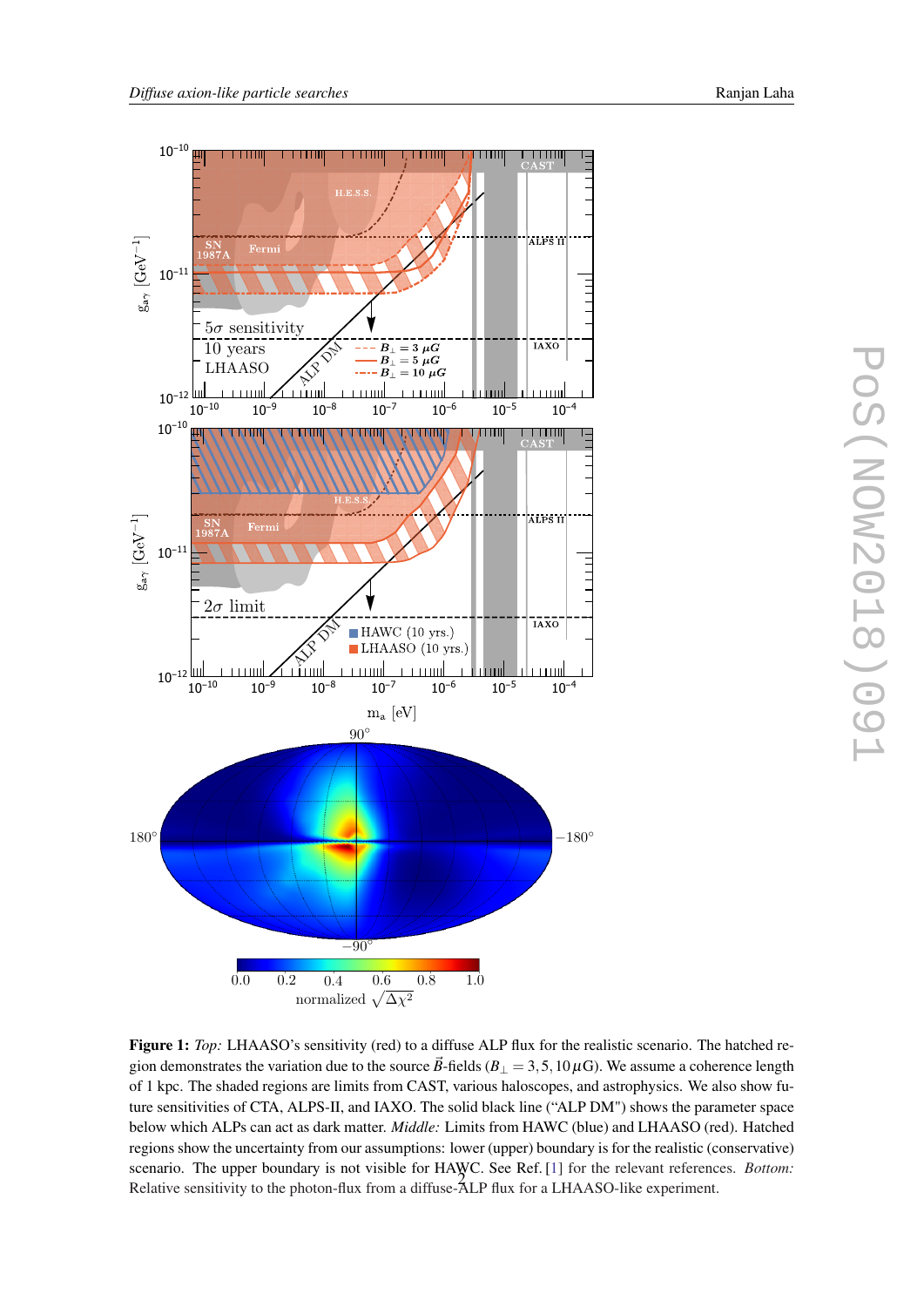<span id="page-3-0"></span>photon conversion inside the Milky Way can be computed using

$$
i\frac{\mathrm{d}}{\mathrm{d}z}\rho = [\mathbf{H}_{\mathrm{dis}}, \rho] - \frac{i}{2} \left\{ \mathbf{H}_{\mathrm{abs}}, \rho \right\} + i\mathbf{Q}, \qquad (2.2)
$$

where  $\rho$  is the density matrix which contains particle densities and coherence,  $H_{dis}$  and  $H_{abs}$  are the dispersive and absorptive Hamiltonian respectively [[12](#page-4-0)]. The source term for Galactic  $p - p$ gamma-ray production is Q.

Due to the isotropic distribution of the high-energy astrophysical neutrinos, the ALP flux that is incident on the Milky Way is also isotropic. However, due to the anisotropy of the regular Milky Way magnetic field, the resultant high-energy photons produced via this method have an anisotropic distribution on the sky (see right panel of Fig. [1](#page-2-0)). This morphology can be used to separate it from the background. The potential background is made up of high-energy gamma-ray produced via cosmic-ray interactions inside the Milky Way and is distributed along the plane.

The reach in the  $g_{a\gamma}$  -  $m_a$  plane, where  $m_a$  is the ALP mass, is shown in the left panel of Fig. [1](#page-2-0) which is calculated assuming a ten year observation time window for HAWC and LHAASO. We see clearly that our technique can probe unconstrained parts of the parameter space. Although there are uncertainties at present, yet with more data the various inputs of our technique can be optimized. Due to the vastly different values of the photon mean free path (for the energies that we consider) and the source distance, it is very difficult for this signal to be confused with the background. This proposed signal is a smoking gun signature for ALPs and we hope that experimental data will show the true strength of this technique.

Acknowledgements: We thank all the organizers and participants of NOW 2018 workshop for the wonderful discussion. R.L. is supported by German Research Foundation (DFG) under Grant Nos. EXC-1098, KO 4820/1-1, FOR 2239, and from the European Research Council (ERC) under the European Union's Horizon 2020 research and innovation programme (grant agreement No. 637506, "νDirections") awarded to Joachim Kopp.

### **References**

- [1] H. Vogel, R. Laha and M. Meyer, arXiv:1712.01839 [hep-ph].
- [2] I. G. Irastorza and J. Redondo, Prog. Part. Nucl. Phys. 102 (2018) 89 doi:10.1016/j.ppnp.2018.05.003 [arXiv:1801.08127 [hep-ph]].
- [3] M. G. Aartsen *et al.* [IceCube Collaboration], Phys. Rev. Lett. 111 (2013) 021103 doi:10.1103/PhysRevLett.111.021103 [arXiv:1304.5356 [astro-ph.HE]].
- [4] M. G. Aartsen *et al.* [IceCube Collaboration], Astrophys. J. 833 (2016) no.1, 3 doi:10.3847/0004-637X/833/1/3 [arXiv:1607.08006 [astro-ph.HE]].
- [5] M. G. Aartsen *et al.*, Science 361 (2018) no.6398, doi:10.1126/science.aat1378 [arXiv:1807.08816 [astro-ph.HE]].
- [6] R. Laha, J. F. Beacom, B. Dasgupta, S. Horiuchi and K. Murase, Phys. Rev. D 88 (2013) 043009 doi:10.1103/PhysRevD.88.043009 [arXiv:1306.2309 [astro-ph.HE]].
- [7] K. Murase, R. Laha, S. Ando and M. Ahlers, Phys. Rev. Lett. 115 (2015) no.7, 071301 doi:10.1103/PhysRevLett.115.071301 [arXiv:1503.04663 [hep-ph]].